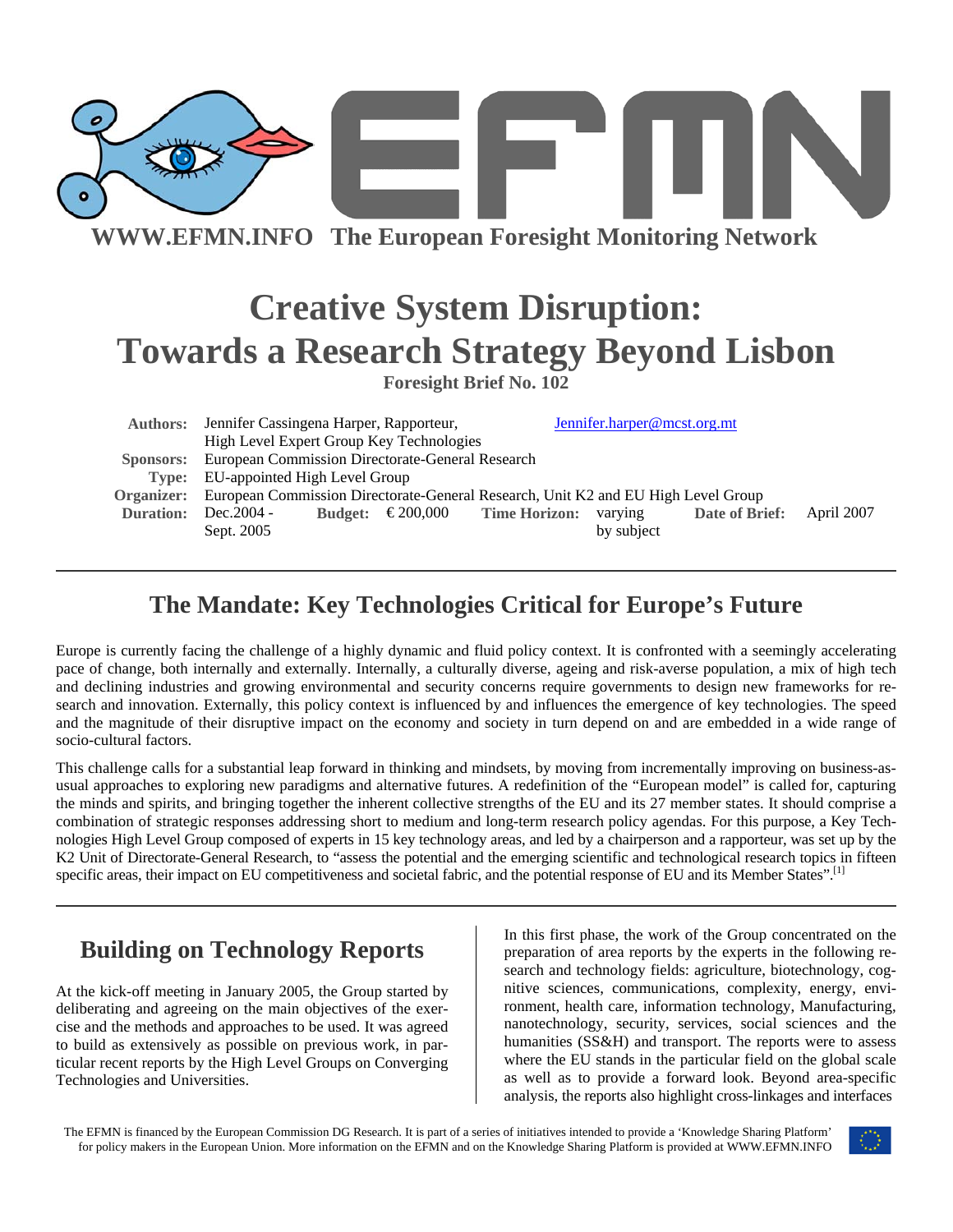with other research and technology areas. By way of examples or cases the main trends and key messages (e.g. technology roadmaps) were illustrated. In order to facilitate crossreferencing and comparison, the reports were organised according to a common template, covering the following main points:

- Key socio-economic challenges Europe is facing in relation to the research/technology field
- An overview of EU policy responses in the last 5-10 years
- An overall comparison of Europe's position in research in the field (based on levels of R&D spending for the EU as a whole, member states and competitors/partners and current level of related research funding under FP6)
- A SWOT analysis (Strengths, Weaknesses, Opportunities and Threats) of research and innovation in Europe's sectors and industries
- Policies and programmes of Member States and international organisations
- A Forward Look: long-term challenges and visions in the respective fields, drawing on recent foresight work

At the start of the subsequent second phase, the draft area reports were presented and discussed at an internal group workshop. Emerging issues and headlines were elaborated, crosslinkages with other reports identified, and "executive" SWOTstatements as well as first policy recommendations discussed. The consolidated area reports were then subject to a validation process in the course of which another 10-15 experts in the field were consulted. Building on a condensed SWOT analysis and the key messages from the individual key technology reports, the compilation of the Synthesis Report was led by the Chair and rapporteur. The cross-cutting issues or common clusters of messages and lessons to learn were finally crosschecked with the area experts.

The Group's key findings and recommendations were presented at the EU Conference on Key Technologies in September 2005 inaugurated by Commissioner Potocnik. The visions and reactions of leading personalities from the public and private sectors complemented the presentations of the individual reports and were fed into the final synthesis report.

### **Policy Transition and Coordination**

The EU R&D Action Plan represents a joint agenda for research and innovation actors at European and member state levels to realize creative systemic disruption. As part of that agenda, government policy needs to undergo an equally significant transition as the respective research and innovation systems. For instance, defining the right frameworks and incentives is crucial in order to enable a long-term change or

transition to sustainable production-consumption systems, relying on what has been called system innovations. Groundlaying research on system innovations and transitions is the key to give better orientation to policy and corporate decisionmaking (Weber 2005).

The policy transition and coordination theme is common to a number of the reports and relevant actions are outlined below:

- To overcome major systemic barriers and pathdependencies through organizational change.
- To promote policies which master the whole innovation chain (basic, applied research, innovation and diffusion) and address innovation policy and management in a holistic, knowledge-driven and participative way.
- To work towards more rigorous policy coordination of strategies, methods and approaches, i.e. the coherence of policy initiatives taken in different realms, ranging from research and technological development (RTD) policy and regulation, standardization, assessment and market creation to competition policy and infrastructure development. Coordinated policy strategies are particularly important for system innovations in order to create stable long-term perspectives for innovating firms. As a consequence, a better coordination between policies is now increasingly sought, departing from a focus on individual instruments towards well-tuned strategies to embed adaptive combinations of instruments (Rennings et al. 2003, Weber 2005).
- To encourage more intense policy coordination across different instruments and funding mechanisms, ranging from research to innovation, technology transfer and commercialization and to ensure that the synergetic effects between different policy instruments are exploited in order to promote key technologies effectively (Weber 2005).

### **Foresight as a Catalyst for Creative System Disruption**

A number of the reports highlight foresight's crucial role in facilitating the policy transition process and preparing the ground for system disruption. Foresight is instrumental in:

- providing a new arena/space "where policy and investment decisions are discussed and in which "futures" are contested…" (Braun 2005) and helps quantify and qualify the future potential of a key technology;
- playing an outreach role in bringing about broader stakeholder participation, engagement and learning in the communication of longer term issues and the building of consensus on the most promising areas;